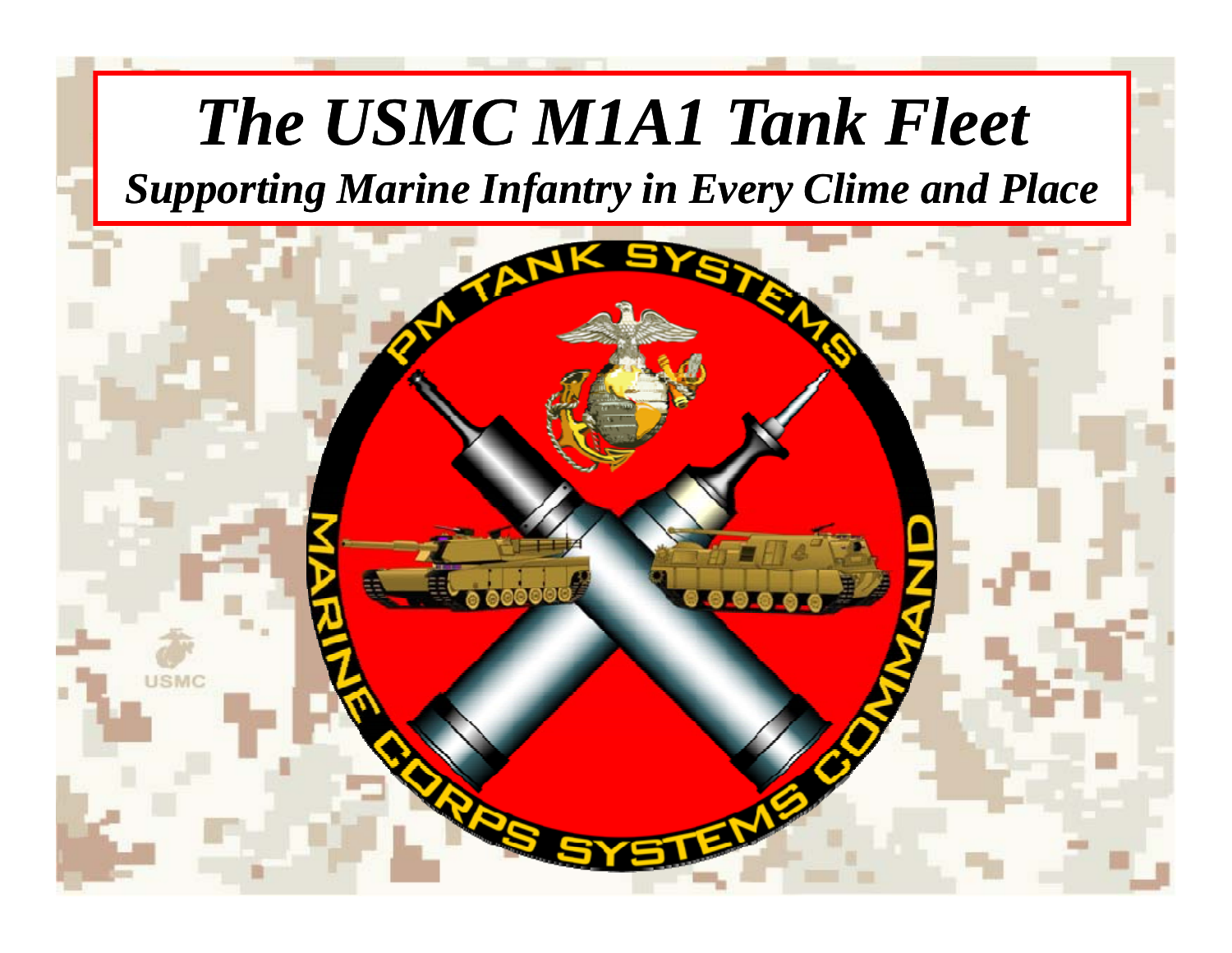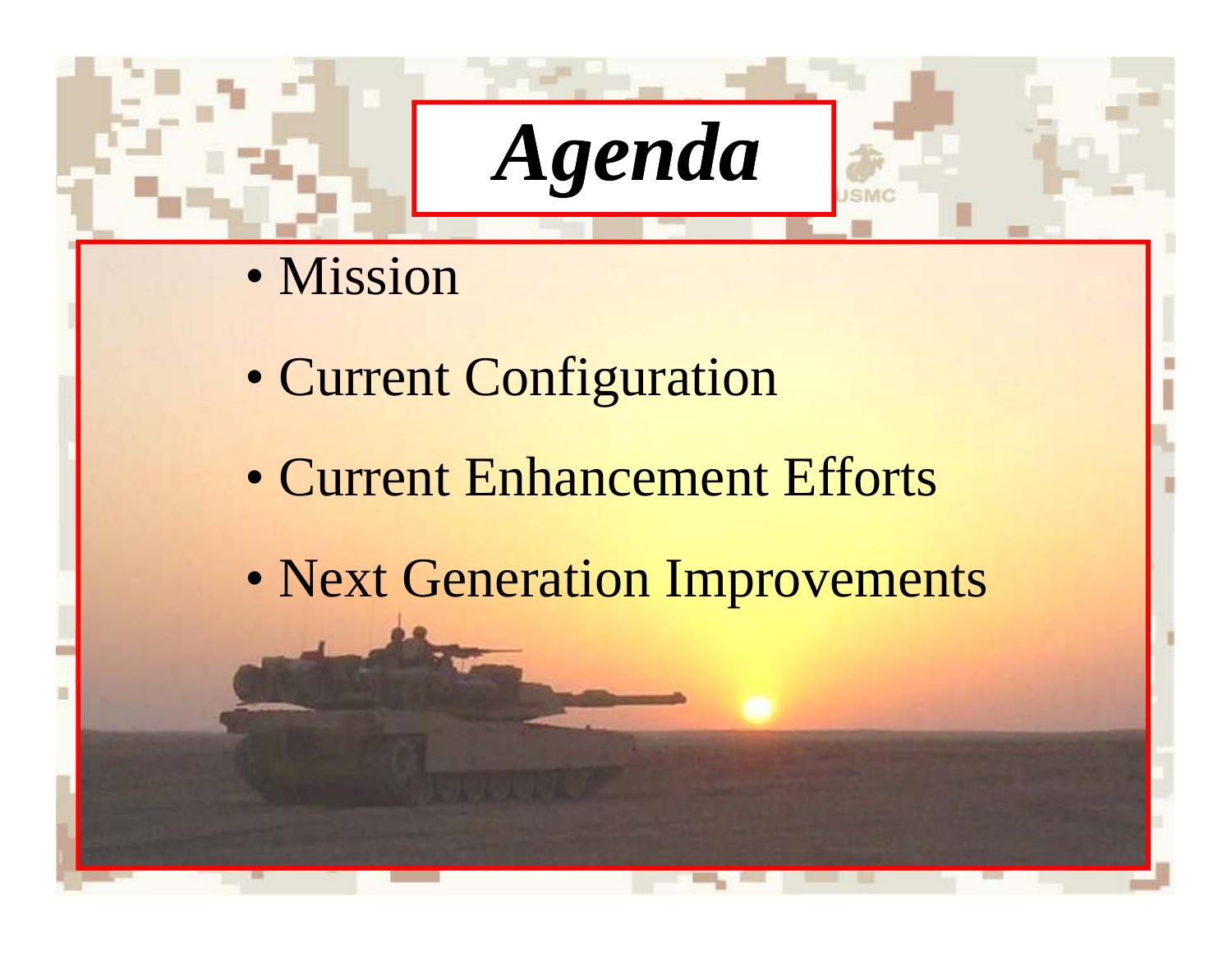# **Historical Perspective on Heavy Armored Vehicle Development**

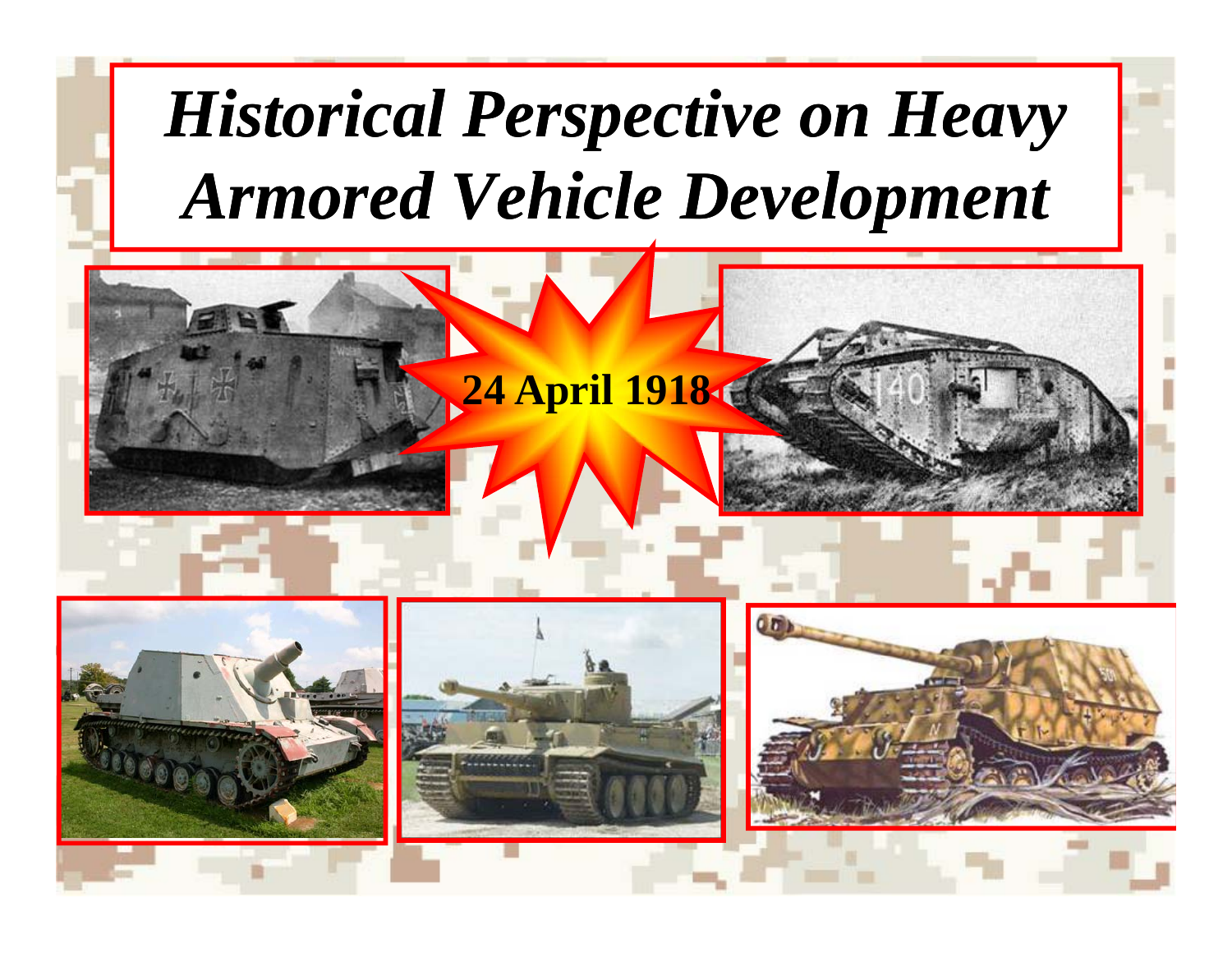### *USMC M1A1 Mission*

**To provide combat power in the amphibious assault and subsequent operations ashore, utilizin g maneuver, armor protected firepower, and shock action to disrupt,**  disorganize, and destroy the enemy.

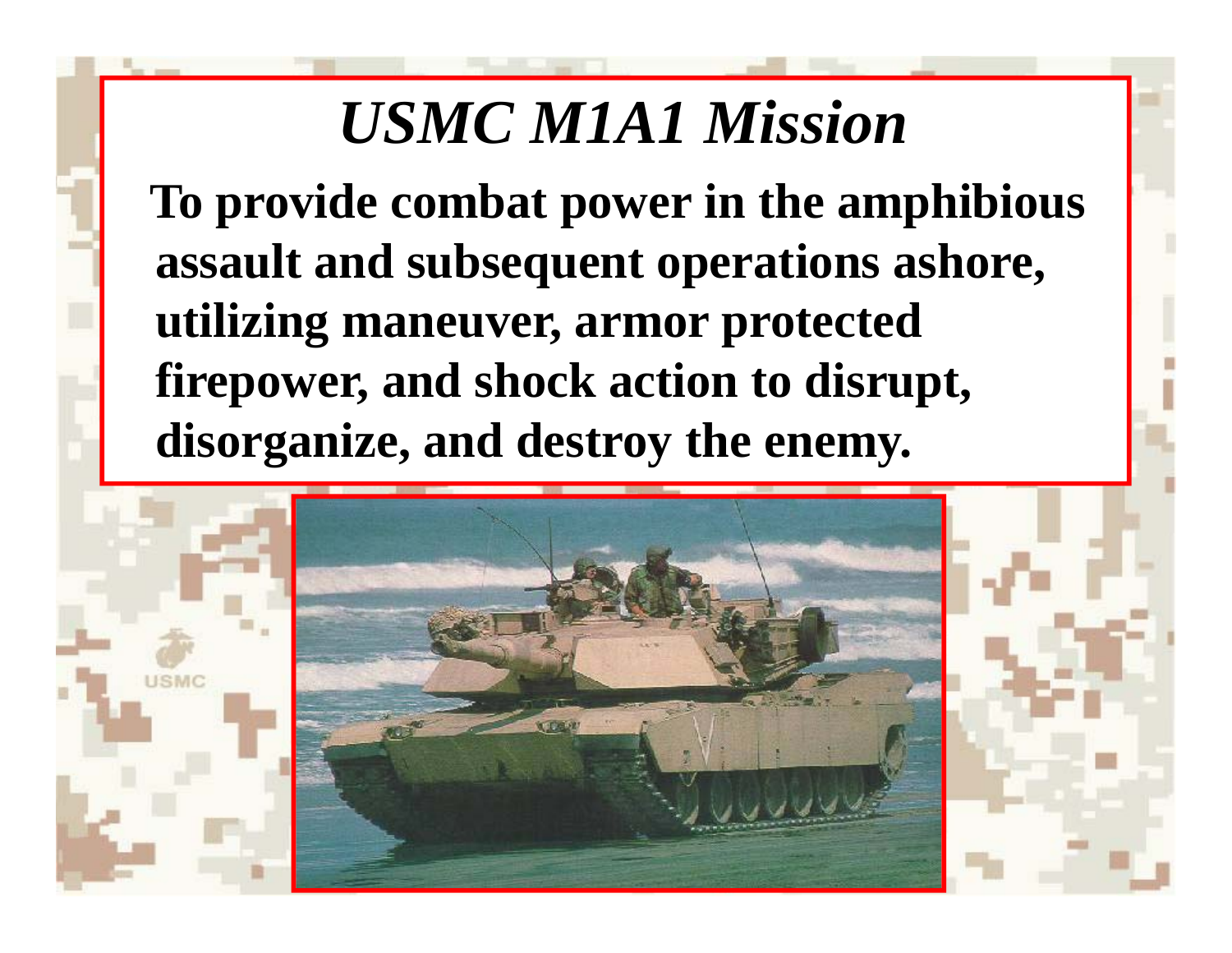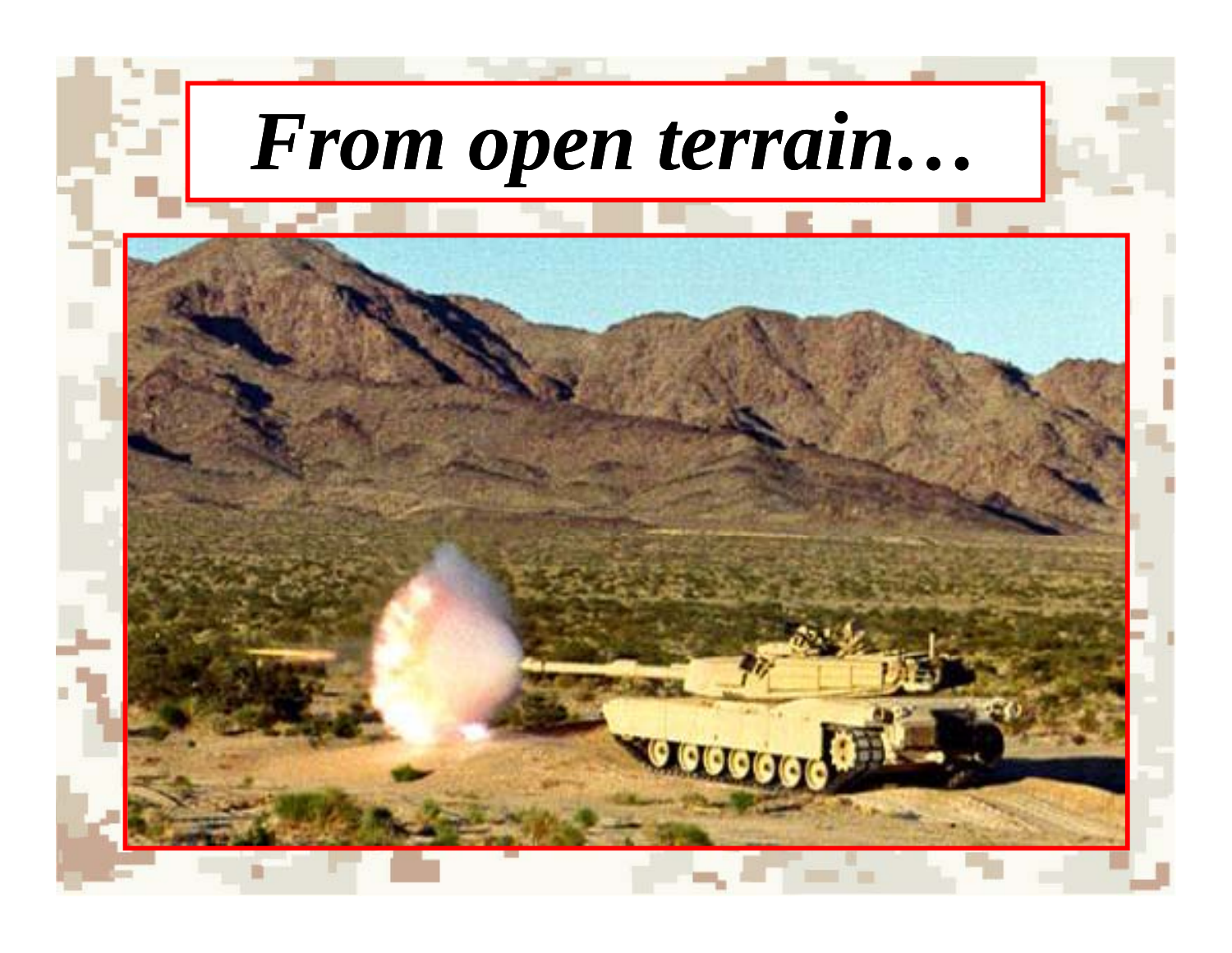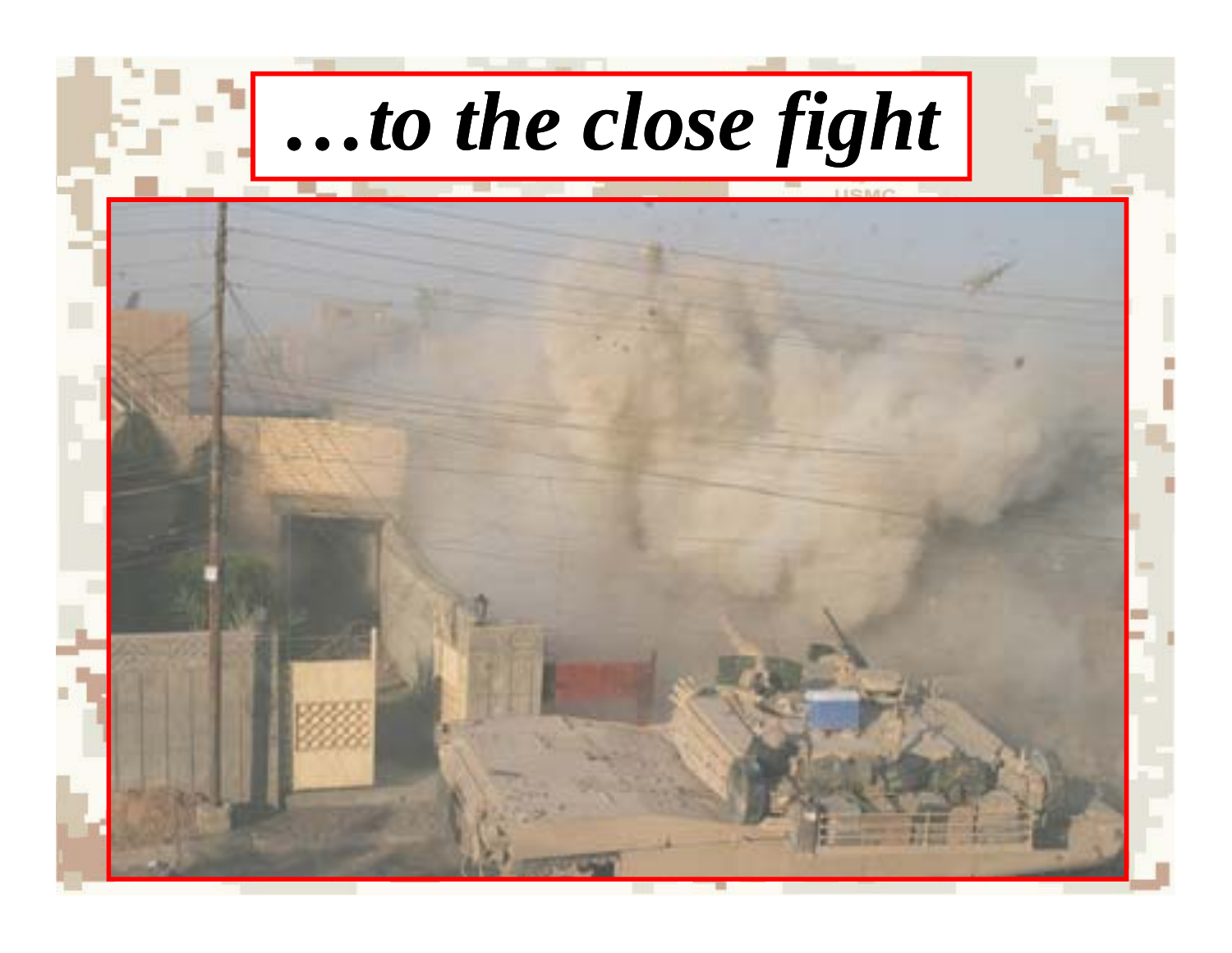# *PM Tank Systems Mission*

**To equip operating forces with effective sustainable tank, heavy recovery, ecove ry,assault bridging, ridging, and support systems to accomplish their warfighting missions; and to incorporate next-generation technologies to ensure their continued combat dominance.** 

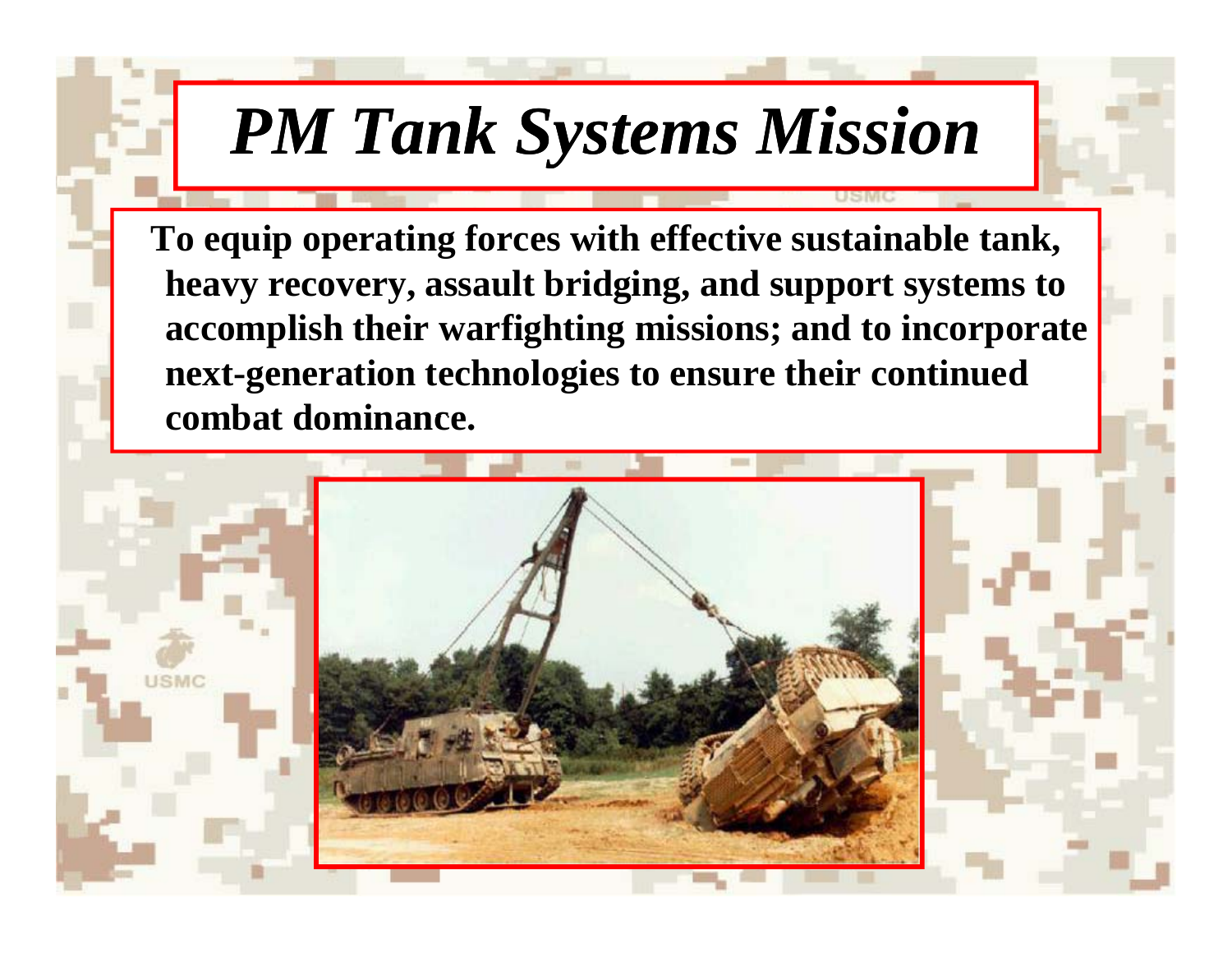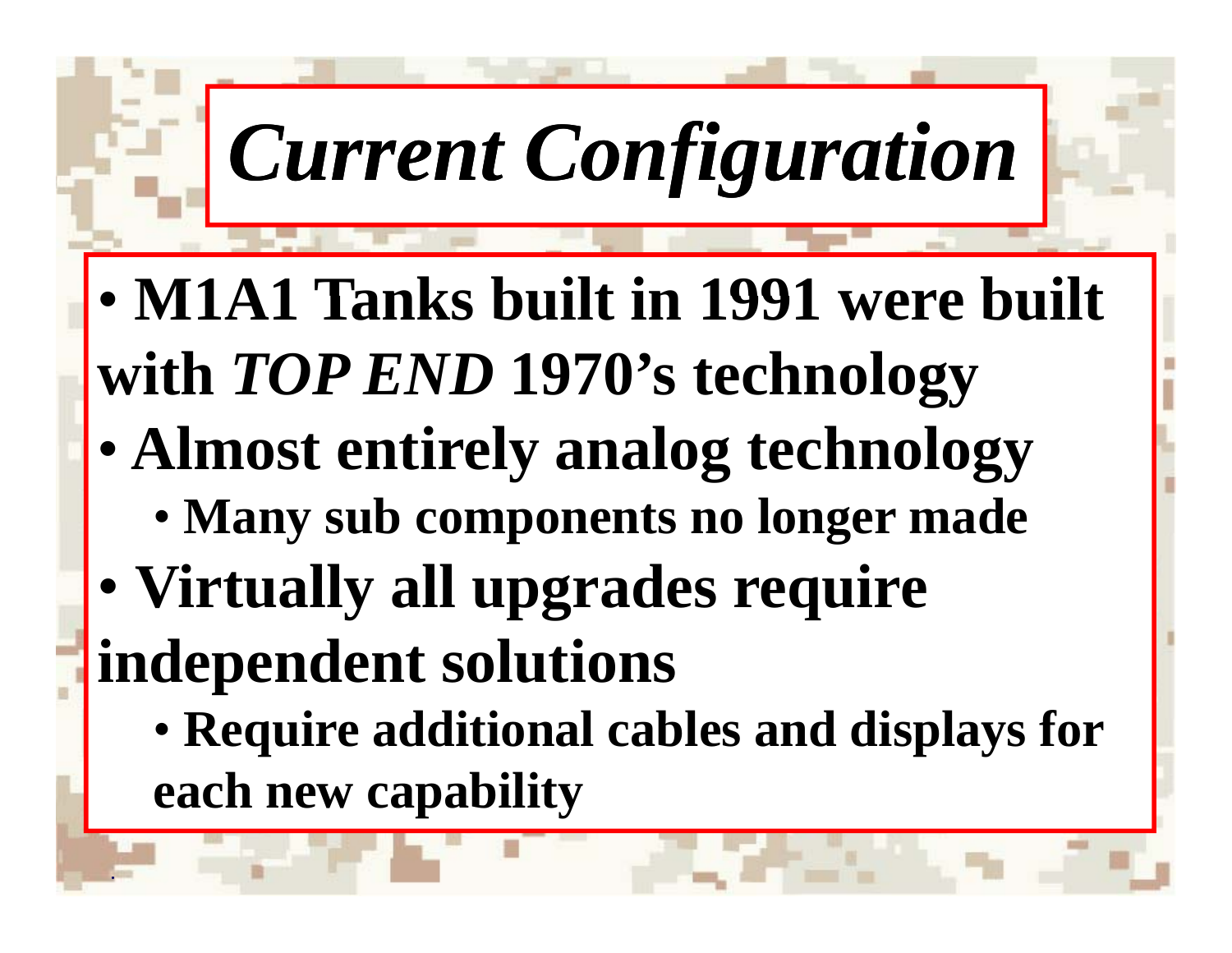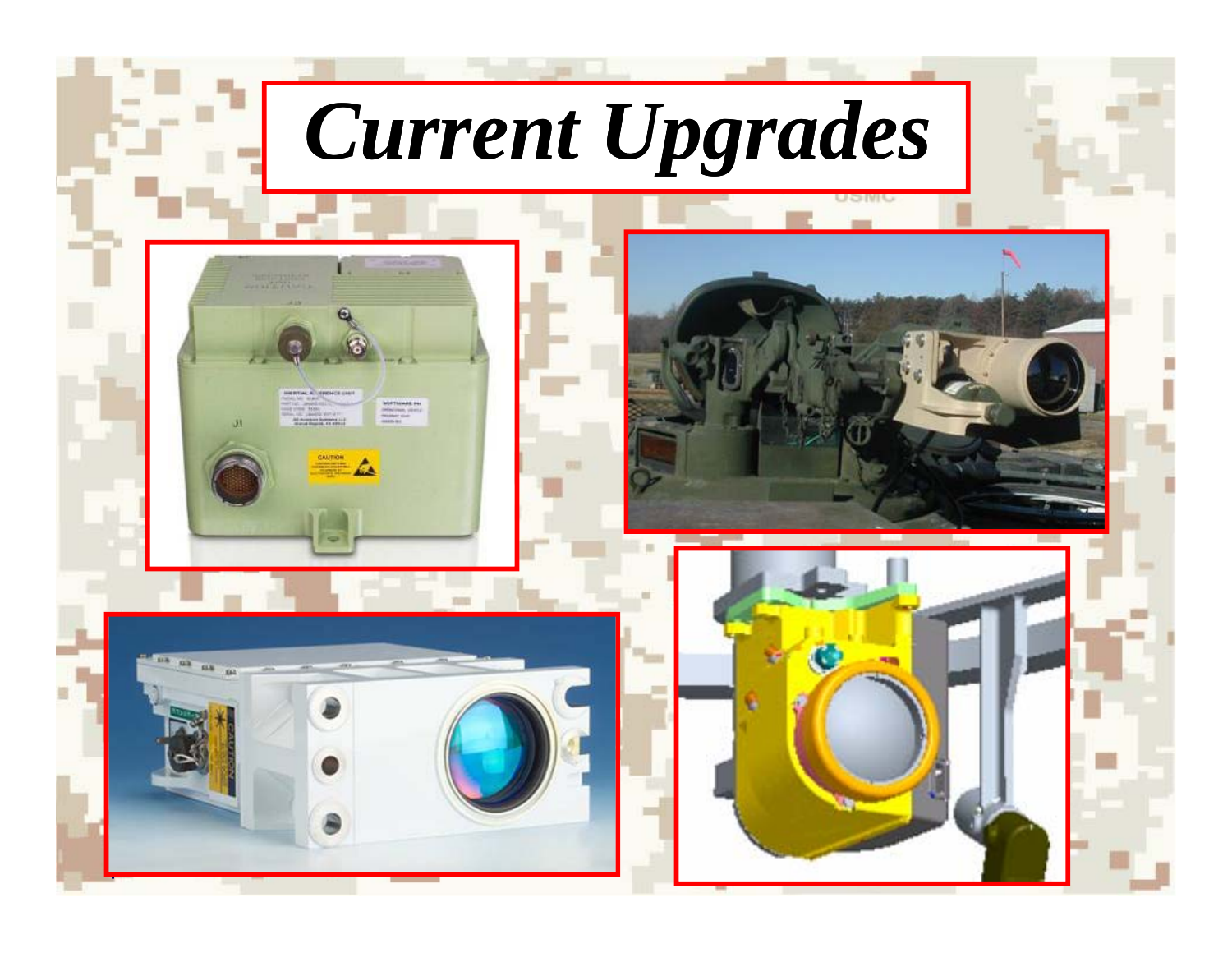### *120mm Multi Purpose High Explosive*

#### **Background**

M830 HEAT no longer in production  $\triangleright$  Not designed for close fight MPAT provides marginal performance Over penetration on soft targets Small warheadCanister has limited range Addresses long range ATGM threat  $\blacktriangleright$  Increases Lethality & Survivability



#### • **Primary Requirement**

- **To address <sup>a</sup> broad target array with three modes of fuse operation:** 
	- **Point Detonating - for lightly armored targets and wall breaching**
	- **Delay - to engage threats behind walls or in bunkers**
	- **Airburst - for dismounted troop targets**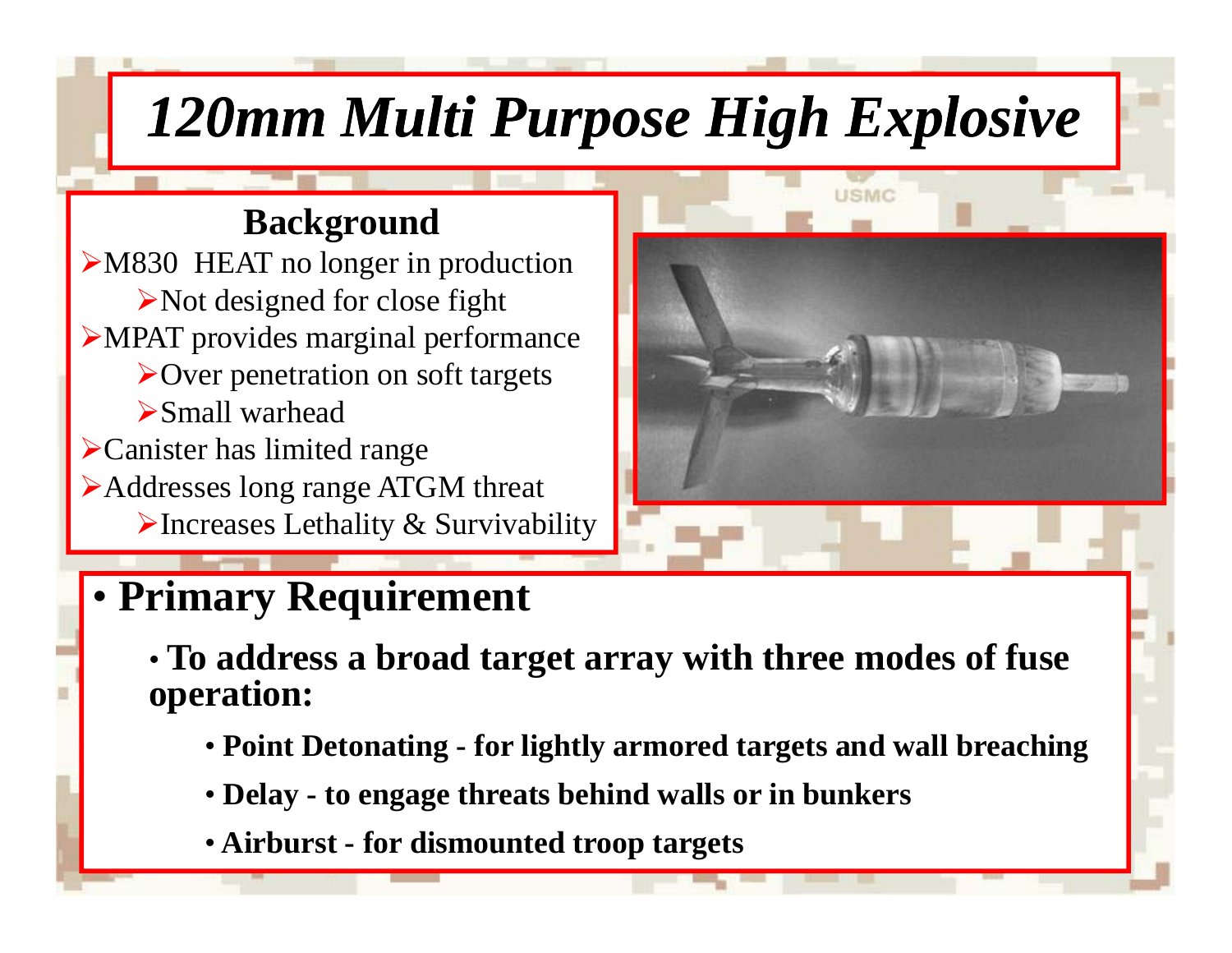# *120mm MP-HE Performance*







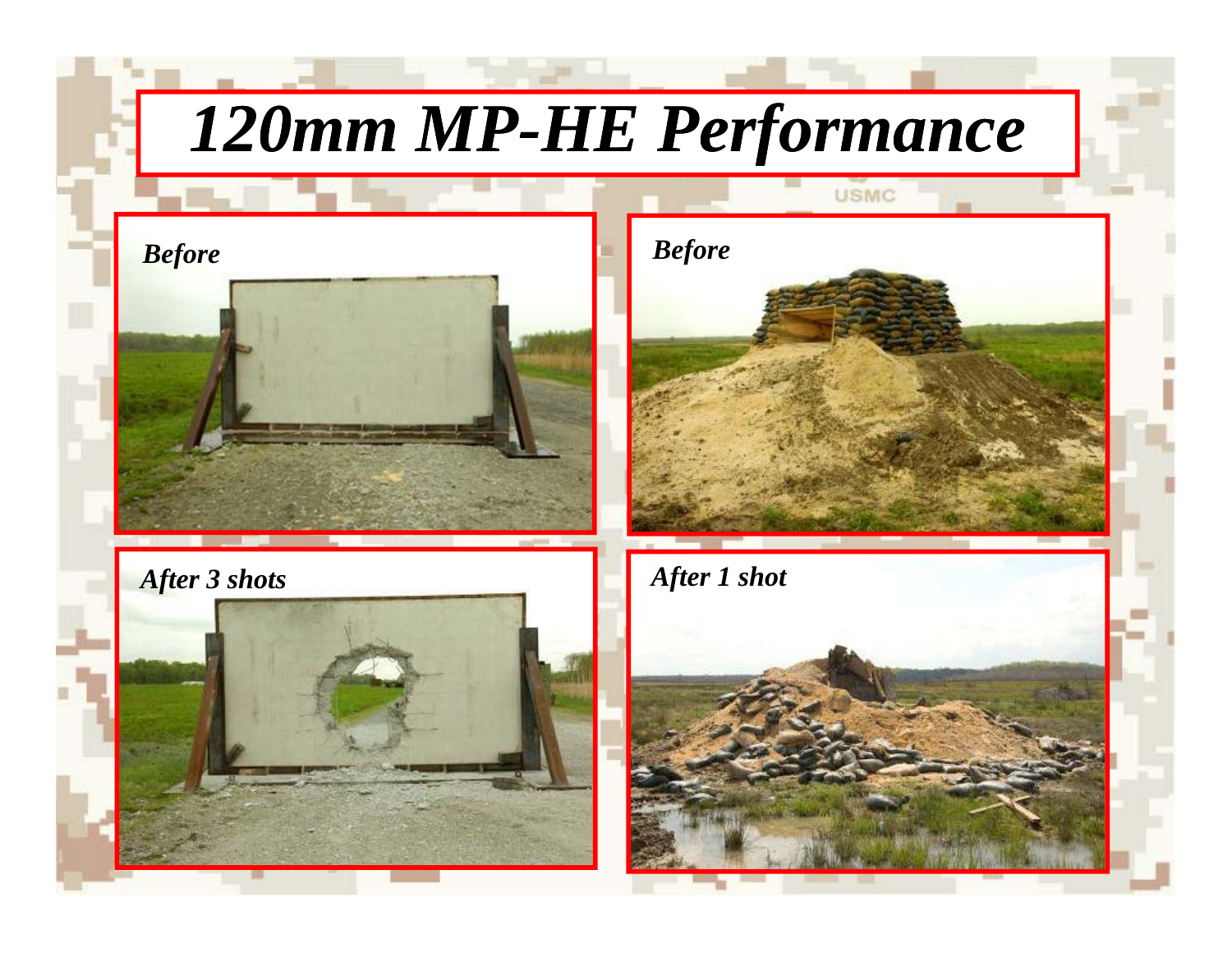## *Obsolescence Mitigation*



15 total in tank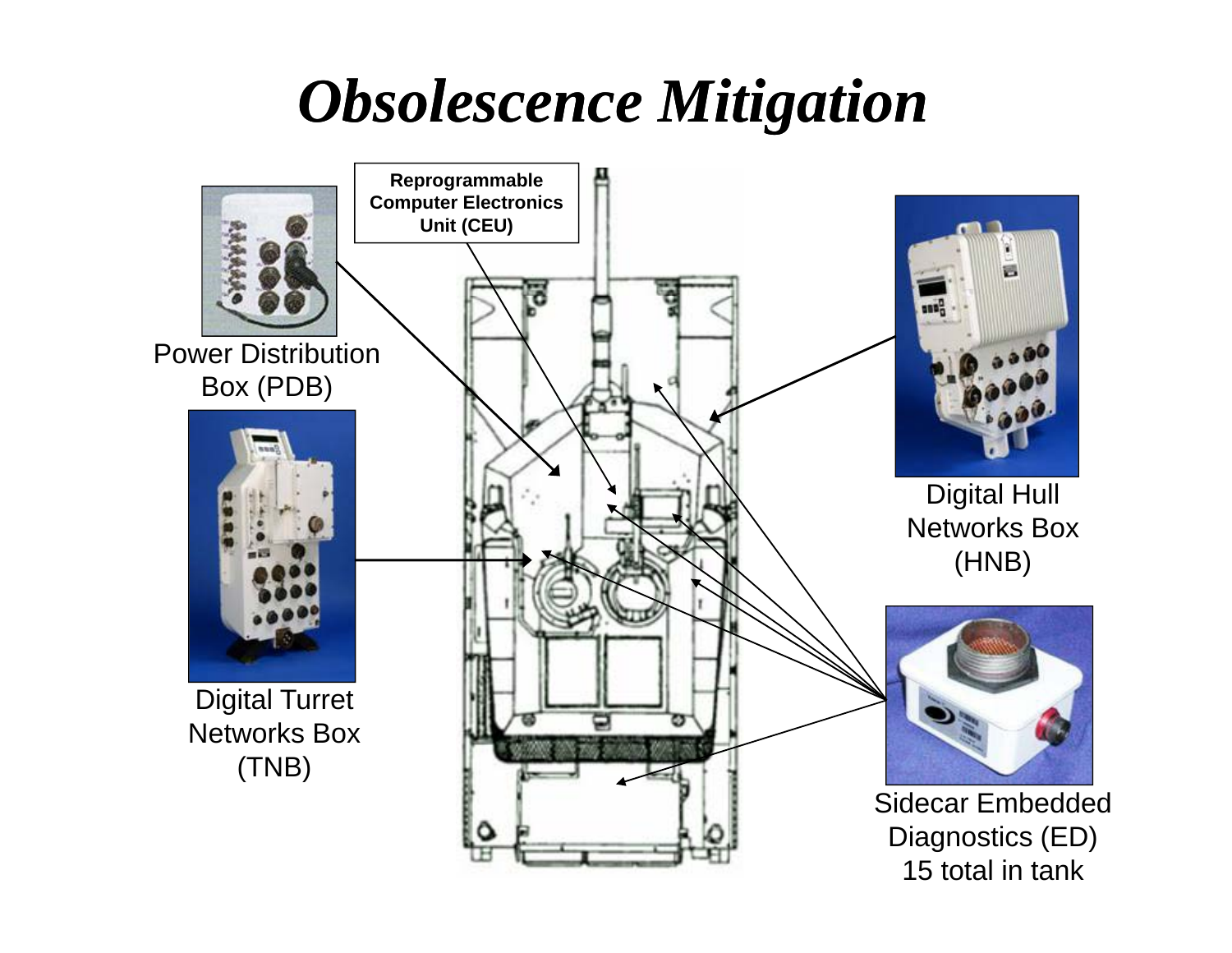#### *Improved Loader's Weapon Station (ILWS)*

#### **Description**

• **The Improved Loaders Weapon Station (ILWS) will allow the loader to**  engage enemy combatants under the armor protection of the M1A1 MBT.  $\,$ **The system will have a day and night firing capability with two and three power zoom. It will have an increased round capacity, decreasing the amount of reloading and further protecting the crew crew.** 

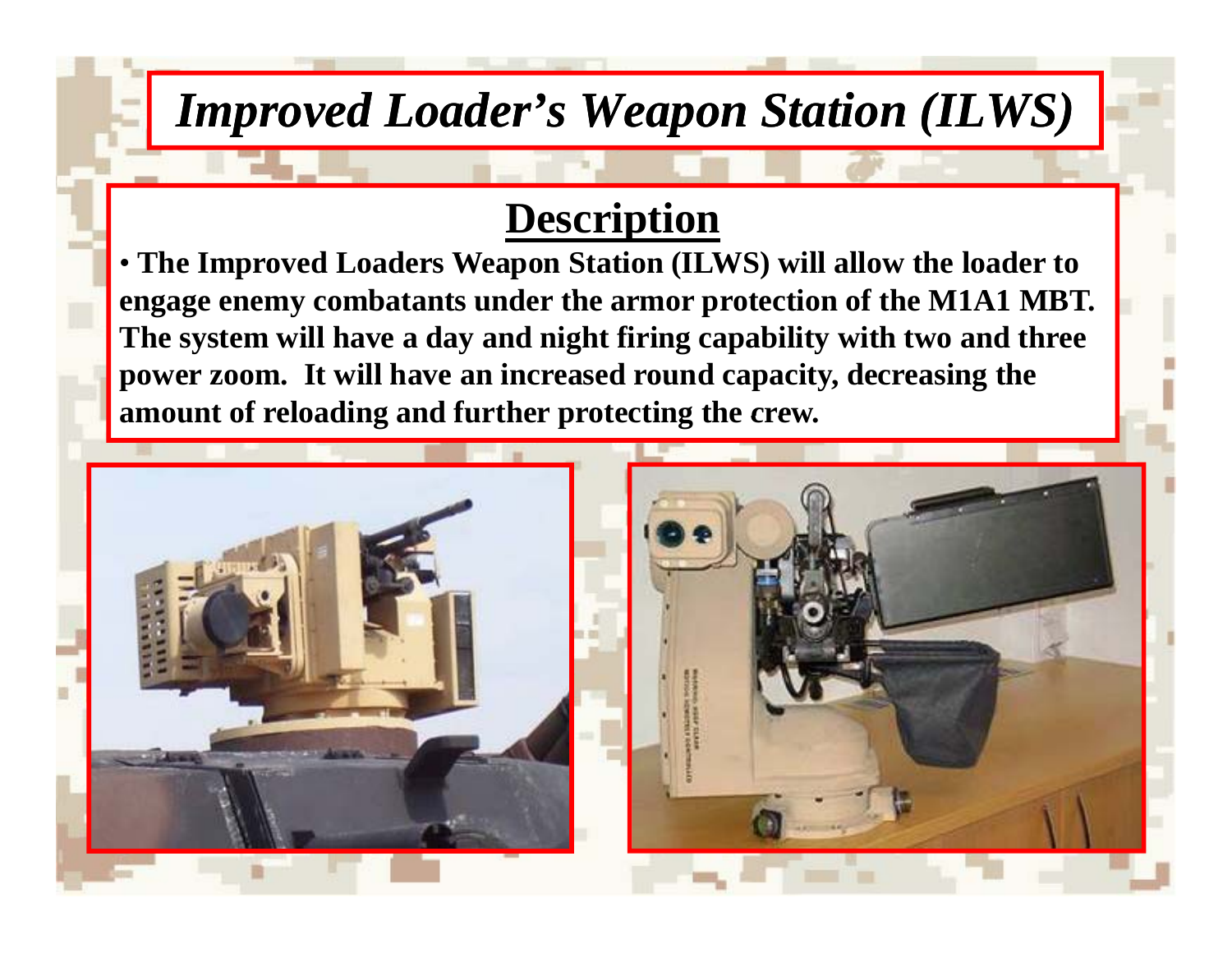## *Next Generation Improvements*

- **W i ht d ti l d i d Weight re duction a lwa ys des ire**
	- **Lighter armor with same capability**
	- Cable reduction (current cables ~2 tons)
- **Obsolescence mitigation critical**
- **I ti f hit t t t Insertion o f open architec ture to suppor**
	- **3rd GEN thermal technologies**
	- **Sh i f i f / kl d Shar n g o n fo /workloa d across crew**
	- **Active Protection Systems**
- Integrated cooling/heating solution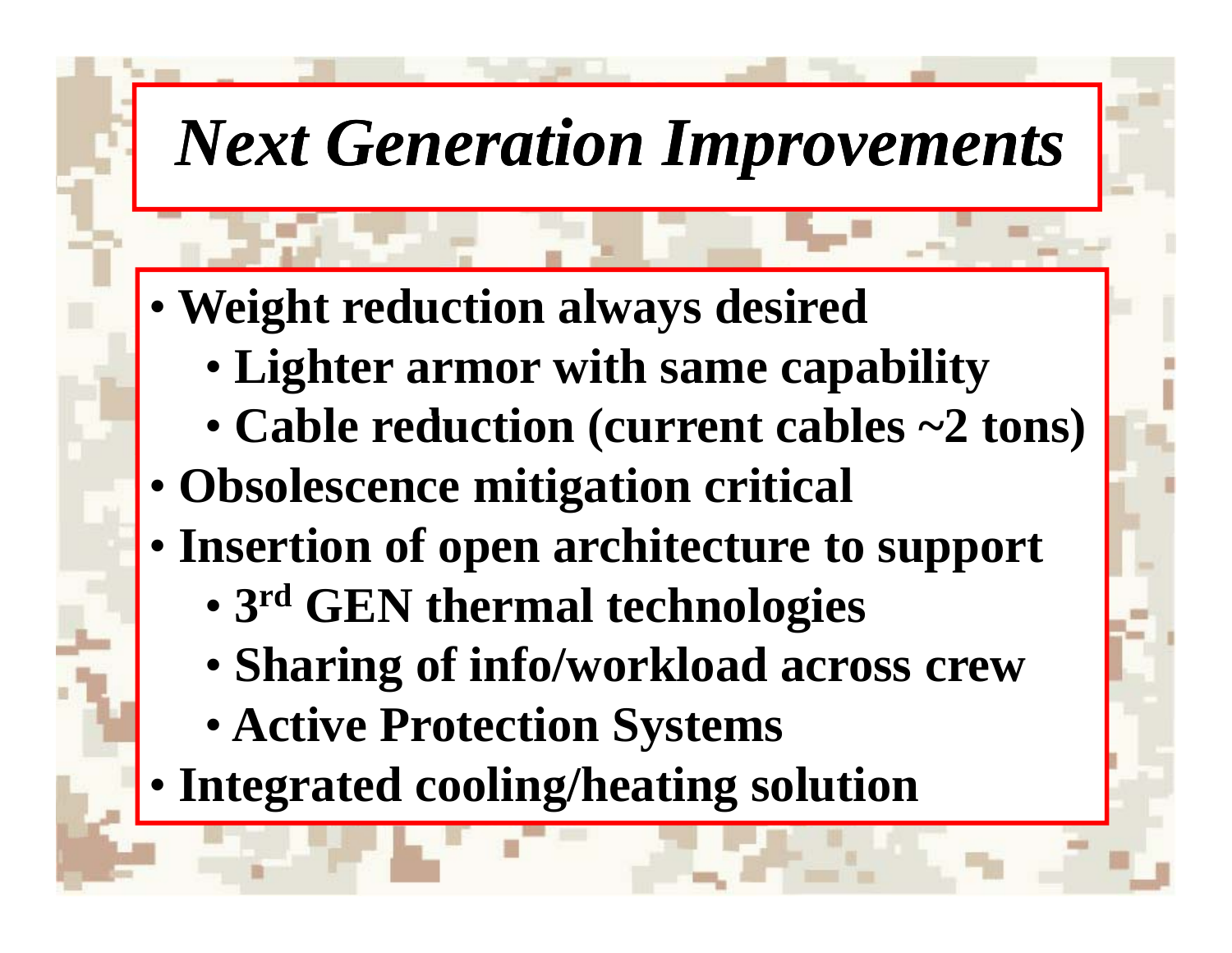An Expanding Marine Corps

• **Increase of 44 tanks as part of USMC expansion to 202 000 active duty Marines 202,000 duty** •**Two additional active tank companies**

• **Increased AAO for M88A2 as well** • **Needed to support more heavy assets being fielded across the Marine Corps**